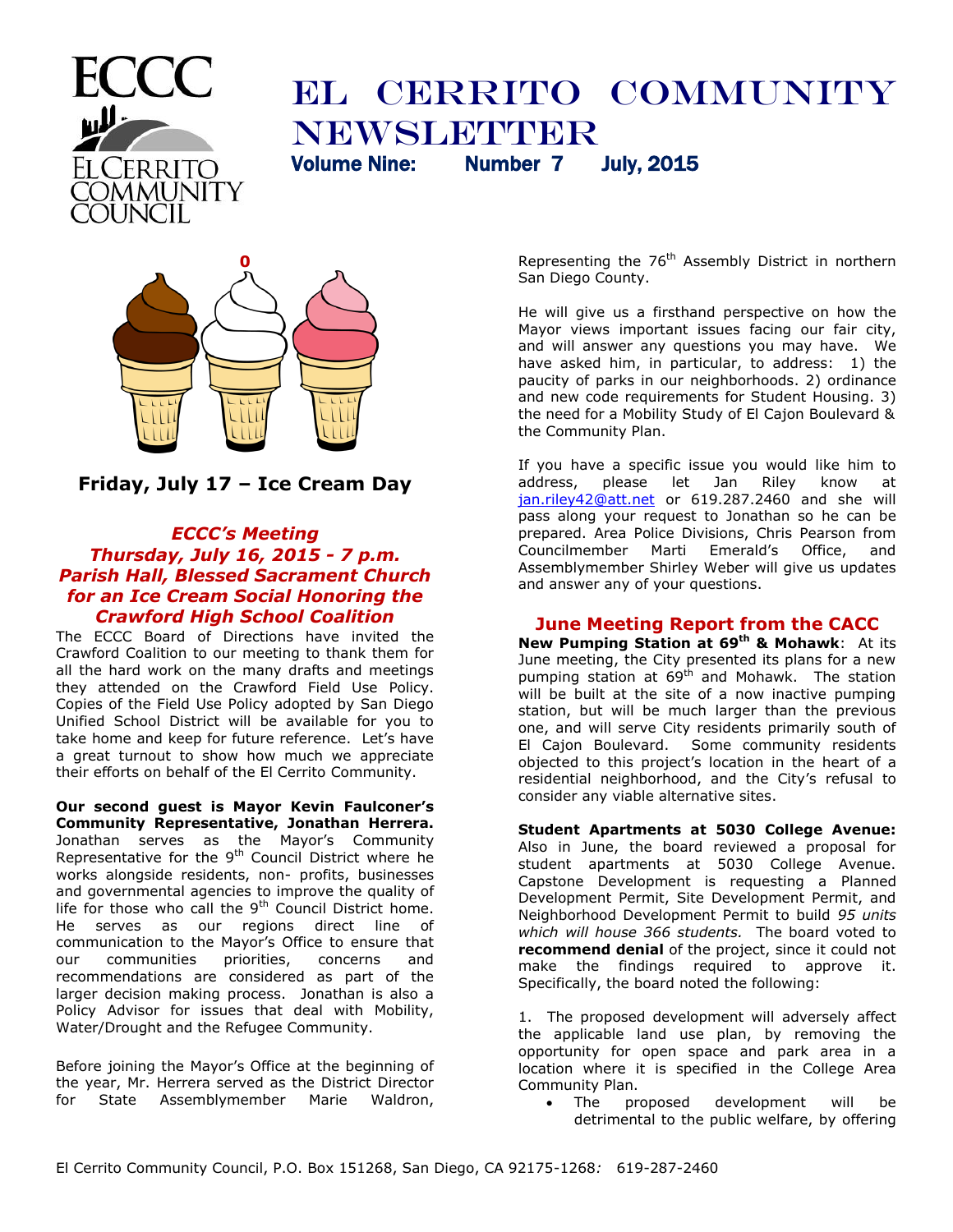grossly inadequate parking, with almost 2/3rds of spaces designed as tandem, which will thereby cause residents to park their cars on adjacent Cresita Drive, and will deny on-street parking for residents of the single family homes.

- The proposed deviations for tandem parking are not appropriate for this location because of the lack of available on-street parking in this Parking Impact Overlay Zone, and will not result in a more desirable project than would be achieved in strict conformance with the development regulations of the applicable zone. Generally, the need for 2/3 tandem parking reflects the attempt to cram too many units into an inappropriate site.
- The site is not physically suitable for the design and siting of the proposed design and siting of the development, due to questionable resolution of drainage issues (connection of 30" private storm drain to 18" public storm drain) and the resulting unacceptable visual impacts for residents of Tierra Baja Drive and Cresita Drive. Additionally, the project proposes structures of incompatible bulk and scale with surrounding single family development.
- The proposed project will result in significant and unmitigated impacts to Land Use because it does not comply with the necessary findings for compatibility with the surrounding single-family residential uses. And, the proposed project will result in significant and unmitigated impacts to Visual Resources because it proposes to construct structures that are of incompatible bulk and scale with surrounding single family development.
- It will result in the denial of sunshine to residents adjacent to the project.
- The proposed project will result in significant and unmitigated impacts to Traffic, especially in the cumulative setting because the intersection of College Avenue and Montezuma Road have already been found to fail to serve the needs of City residents due to new construction by San Diego State University at that location.

The board also noted that the applicant originally proposed 102 units with 368 beds. The current and newly revised proposal is for 95 units with 366 beds. This results in 7% fewer units but only ½ of one percent fewer beds.

By reducing the number of units, the applicant reduces the number of required parking spaces by almost seven percent (from 252 to 235), reduces the amount of required on-site open space, and reduces the required development impact fees by almost \$100,000, with negligible reduction in the number of residents or impact of the project.

Further, while the project is presented as private apartments, it is in fact a dormitory, as described in San Diego Municipal Code section 141.0304. That is, it is a facility designed for use as a residence for students enrolled at an institution of higher learning, and is officially recognized by San Diego State University, as evidenced by these facts:

- 1. It's on SDSU Foundation land which will revert to the SDSU Foundation in 50 years or when purchased by SDSU, whichever is sooner.
- 2. The contract gives SDSU an option to purchase the project after 10 years.
- 3. The project will be policed by the SDSU Police Department, rather than by the SDPD.
- 4. There will be an SDSU student resident manager on premises
- 5. The project will be run in accordance with SDSU dormitory standards and policies.

Despite this evidence that the proposed project is, in fact, a dormitory, the project is not being built to dormitory standards, for which City code requires either:

- 1. Provision of one parking space per student, or
- 2. A parking agreement between the college or university with which the facility is affiliated and the applicant, which will allow the applicant to use college or university parking facilities to meet the parking requirement.

Therefore, to meet City code, the project should either be reduced to 237 beds, or increase the amount of parking to accommodate the 366 projected residents.

Finally, the board noted that a far less intrusive dormitory project was approved for this site, but was never built. This fact further indicates that the current project is too intensive for the site. Also, at the June meeting, it was announced that the name of the Code Enforcement and Nuisance Rental Property Committee is being changed to the **Code Violation Committee,** effective immediately.

## **Amended Rooming House Ordinance**

The amended Rooming House Ordinance (RHO) was unanimously approved by the San Diego Planning Commission June 25. It now must be approved by the entire City Council, hopefully sometime in July.

The amended version has been introduced to clarify the language and slightly change the applicable zones. The RHO prohibits rooming houses in single unit (RS1, popularly called single family) zones. RHO is now defined as "a dwelling unit where three or more rooms (excluding bathroom and kitchen) are rented to three or more individuals under three or more separate rental agreements or leases." The meaning is unchanged. The amendment clarifies and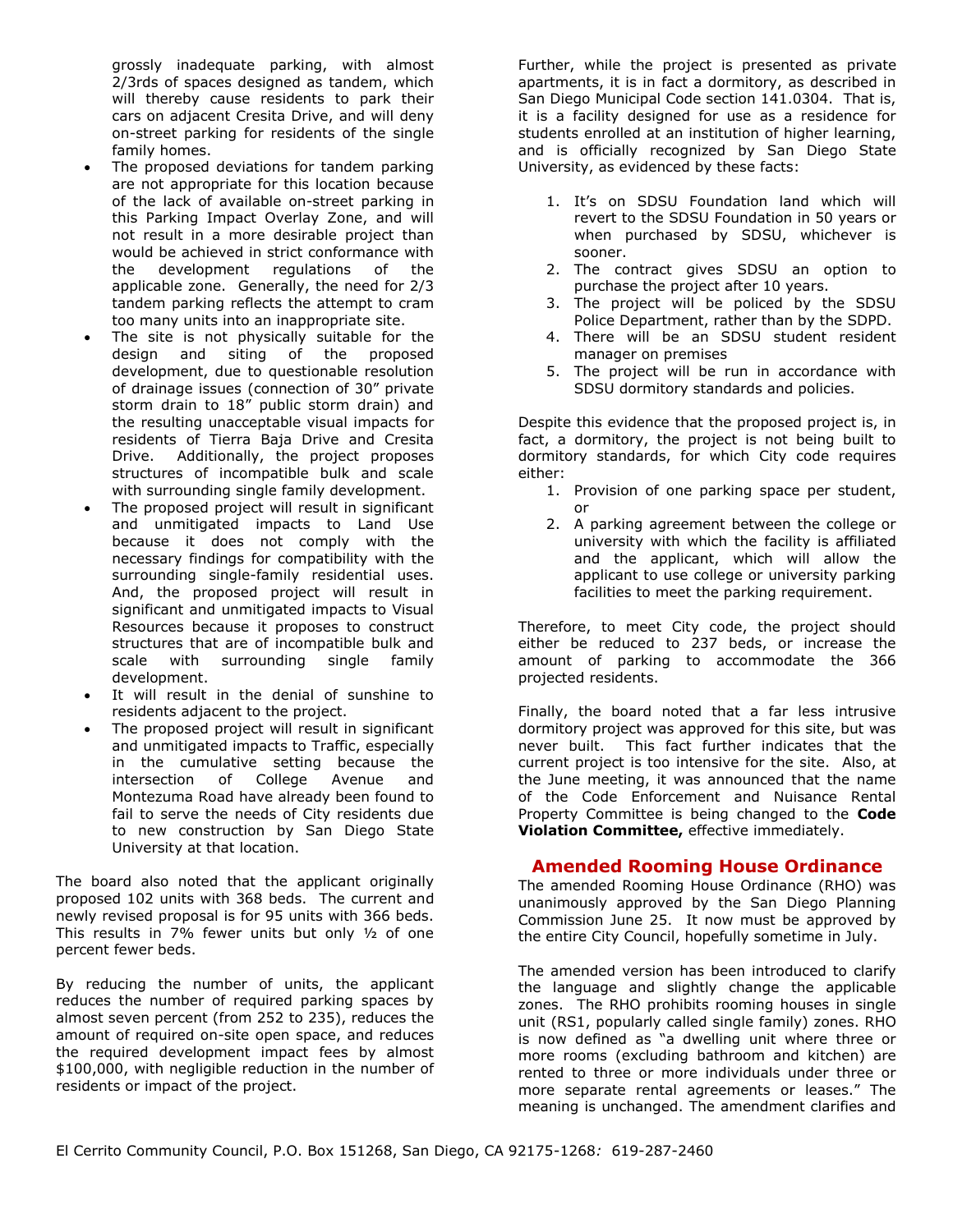is necessary because there were originally two slightly different definitions in two places in the ordinance making it unenforceable. In addition, RHOs were originally prohibited in RS1 zones and in low density multiple unit zones (RM 1 and 2). This has been relaxed and now they will only be prohibited in RS1 zones.

The RHO was passed, unanimously by the City Council in 2008 but did not go into effect until 2011, giving owners time to comply. As indicated above, it has never been enforced because of the confusion in the ordinance.



You are invited to the **College Area Business District's Summer Mixer on Wednesday, July 22, 2015 from 5:30pm and 8:00pm.** The evening starts at [Oggi's Pizza Express](http://r20.rs6.net/tn.jsp?f=001zbNSIlMy32xSvHDM44KNs7x4n8GmeIUYw3G4xPpyswG2XGvyV-exOLr4sFn_VFvP38NaoYnViZPgHOzAQP2WDwdWgw2hEP8lDr5qUbSz6KGD1PQeecfZLAUG2ou6OzzfiiUF3PzSIwJnVk1Bs9DmSBBzaeJo1Ox_MUc_QIpDNGrSuJafasLyXA==&c=Jhs6FESCPSZdjmGbRKYDN0P6ousSg2AEPVvlj1qdxkYHc6ItctZXoA==&ch=Lr3SDVTwYC0LPoOJr690Ru8ARrQZZQRrl0wqoc_DEdoyrYmAv9IIIg==) at 5:30pm with food and drinks, then we'll bowl two games at 7:00pm (ish) at [Aztec Lanes.](http://r20.rs6.net/tn.jsp?f=001zbNSIlMy32xSvHDM44KNs7x4n8GmeIUYw3G4xPpyswG2XGvyV-exOLr4sFn_VFvP5xwrh2HmXgFsfUHY8EhLlVlSE7aBpJUG7BP5k8Fl_nTKBcrHnB6sezBnY9dNjLyygBgQpZ0DC3Vif1489BXN_IdlLqK13G_J4vFXBkuJeh1FVvQXrrc3ij8zERSy4QQm&c=Jhs6FESCPSZdjmGbRKYDN0P6ousSg2AEPVvlj1qdxkYHc6ItctZXoA==&ch=Lr3SDVTwYC0LPoOJr690Ru8ARrQZZQRrl0wqoc_DEdoyrYmAv9IIIg==) Both located next to each other in the [Conrad Prebys Aztec Student Union.](http://r20.rs6.net/tn.jsp?f=001zbNSIlMy32xSvHDM44KNs7x4n8GmeIUYw3G4xPpyswG2XGvyV-exOLr4sFn_VFvPrf4CRI8rHTW1aR_2vamjtAaiEzeBNHonwFF3GyK1hE3jah9uNM0PGPZk3pDqFbN1KemO5YX1FwxA2hd4DNwdmQ5d38loZlEkHKLFa0H4nRDEb5_9WPdUTrjnmwcxEnPS3_O39lq8OJ4=&c=Jhs6FESCPSZdjmGbRKYDN0P6ousSg2AEPVvlj1qdxkYHc6ItctZXoA==&ch=Lr3SDVTwYC0LPoOJr690Ru8ARrQZZQRrl0wqoc_DEdoyrYmAv9IIIg==)

Join us for a relaxed social evening of networking with neighbor businesses and friendly competition as we team up together for a couple of games of bowling.

Mark your calendar now:

- **DATE: Wednesday, July 22, 2015**
- **TIME: 5:30pm - 8:00pm(ish)**
- **MIXER ONLY: \$10** (includes 2 drinks & snacks)
- **MIXER & BOWLING: \$15** (2 games, all inclusive)

**Come on out and 'spare' some time to 'roll a strike' with the College Area Business District!**

#### **[Buy Your Tickets Now](http://r20.rs6.net/tn.jsp?f=001zbNSIlMy32xSvHDM44KNs7x4n8GmeIUYw3G4xPpyswG2XGvyV-exOLjsPmd7t2889dBSzF96ypZYLJgGUyYvV6Uo5ES0ROsA9s2XcgYe44iQSXyx8mNJeWphQ9P1c4cfcfL2elRdbEbq4I88BbfIyFZp4CZefO9QRbM18SYigK-J1SmDPUlKg0n2Ks1q7IIV8ddazWb9OdY=&c=Jhs6FESCPSZdjmGbRKYDN0P6ousSg2AEPVvlj1qdxkYHc6ItctZXoA==&ch=Lr3SDVTwYC0LPoOJr690Ru8ARrQZZQRrl0wqoc_DEdoyrYmAv9IIIg==) at!**

**[http://www.brownpapertickets.com/event/18](http://www.brownpapertickets.com/event/1850570) [50570](http://www.brownpapertickets.com/event/1850570)**

> *College Area Public Safety (CARPUS) Tuesday July 21, 2015 6:30 p.m.* **College Ave. Baptist Church CEC Bldg. Room 302 (4747 College Avenue)**



## **Get Involved with the BOO! Parade.** *San Diego's ONLY Halloween Parade!* **Saturday, October 24, 2015**

With the planning of the 2015 BOO! Parade well underway, the College Area Business District is seeking out parade entries, volunteers and sponsors.

**[The Boulevard BOO! Parade](http://r20.rs6.net/tn.jsp?f=001zbNSIlMy32xSvHDM44KNs7x4n8GmeIUYw3G4xPpyswG2XGvyV-exOM3q08K5Dx_uYdAtvHBZd8I-JTgrNBQy54oCnavIOlr5ESFB8F9XuL0u5sy0JPlHuAEWztAv8cBNNuxaxykGUIeyFAwkFQSMdLOZky_riLJQ-Wnr1l9DKwVzuRNpZTR5rw==&c=Jhs6FESCPSZdjmGbRKYDN0P6ousSg2AEPVvlj1qdxkYHc6ItctZXoA==&ch=Lr3SDVTwYC0LPoOJr690Ru8ARrQZZQRrl0wqoc_DEdoyrYmAv9IIIg==)** relies on community support, local volunteers, corporate and small business sponsorships. As San Diego's ONLY Halloween Parade, we invite you to join us in presenting a Family Friendly Halloween experience.

To get involved with College Area's most loved event of the year, enter yourself or group as a **[Parade](http://r20.rs6.net/tn.jsp?f=001zbNSIlMy32xSvHDM44KNs7x4n8GmeIUYw3G4xPpyswG2XGvyV-exONSikDMA0nu3ihEhtaiJC8AWPYFSikozCam2siceAxryy25dl2ZdPlZMVpYZ9ueOKqOSBpZcrrE0809RlVfEDZ8cZRHaW5tPRjJTrMLRLIW5AsL39A5Odim1I7erx3636m4doigbLAk3LXJd-i0FMzc=&c=Jhs6FESCPSZdjmGbRKYDN0P6ousSg2AEPVvlj1qdxkYHc6ItctZXoA==&ch=Lr3SDVTwYC0LPoOJr690Ru8ARrQZZQRrl0wqoc_DEdoyrYmAv9IIIg==)  [Entry,](http://r20.rs6.net/tn.jsp?f=001zbNSIlMy32xSvHDM44KNs7x4n8GmeIUYw3G4xPpyswG2XGvyV-exONSikDMA0nu3ihEhtaiJC8AWPYFSikozCam2siceAxryy25dl2ZdPlZMVpYZ9ueOKqOSBpZcrrE0809RlVfEDZ8cZRHaW5tPRjJTrMLRLIW5AsL39A5Odim1I7erx3636m4doigbLAk3LXJd-i0FMzc=&c=Jhs6FESCPSZdjmGbRKYDN0P6ousSg2AEPVvlj1qdxkYHc6ItctZXoA==&ch=Lr3SDVTwYC0LPoOJr690Ru8ARrQZZQRrl0wqoc_DEdoyrYmAv9IIIg==)** support the event through a **[Sponsorship](http://r20.rs6.net/tn.jsp?f=001zbNSIlMy32xSvHDM44KNs7x4n8GmeIUYw3G4xPpyswG2XGvyV-exOIdXwsKzkOxu0ZHRRI5yw5lTsei3B7ser1iUWHj8PR11PM5u9I5ySJAY8SbmqWY73Tz8O4270z-Z0usUMO--FaPSp-qbw5wTD6Elb8czdOU-r0iTZhuK-oD8qCRpiw6Tt647T8n8pJdpLkEkNJ_GMFU=&c=Jhs6FESCPSZdjmGbRKYDN0P6ousSg2AEPVvlj1qdxkYHc6ItctZXoA==&ch=Lr3SDVTwYC0LPoOJr690Ru8ARrQZZQRrl0wqoc_DEdoyrYmAv9IIIg==)** or **[Volunteer](http://r20.rs6.net/tn.jsp?f=001zbNSIlMy32xSvHDM44KNs7x4n8GmeIUYw3G4xPpyswG2XGvyV-exONSikDMA0nu31zCu_crNW-_h8-awotkAr2ooqHItTY4LY4oJKO2PjLbZrp5-P7Ber6qkGhhyV_Uz-Qo399Z1DaZxEXiTE3CbLkpmt1WYzRg9077ZiHFQ0dGKDZcc9zsNskm08lgK4GgV12OAj95JcJE=&c=Jhs6FESCPSZdjmGbRKYDN0P6ousSg2AEPVvlj1qdxkYHc6ItctZXoA==&ch=Lr3SDVTwYC0LPoOJr690Ru8ARrQZZQRrl0wqoc_DEdoyrYmAv9IIIg==)** for the event at **[http://collegeareabid.com/boo.](http://collegeareabid.com/boo)** Visit the BOO! Parade website for details about the event and the various ways you can be a part of San Diego's ONLY Halloween Parade!

## **Donations! Donations! Donations!**

In June we received \$80 towards the printing of this newsletter. We received \$50 from Leslie Geary on Adams Ave. Our anonymous donors were \$25 from Ashby Street and \$5 from Alice. Thank you all so very much for your generosity

As you know. **the cost of printing 2200 copies is \$253 each month.** *The ECCC's funds are running low and we would ask if you could send us a donation so we can keep getting the newsletter delivered to your doorstep every month.* Doesn't matter how big or small it is. Every dollar goes to our continuing publication and distribution.

Your donations can be made to the P.O. Box  $#$  or you can use our Pal Pay link on the ECCC Blog at: **[http://elcerritocommunitycouncil.blogspot.com](http://elcerritocommunitycouncil.blogspot.com/)**

#### **Constant Contact**

The El Cerrito Community Council recently purchased a Mobile friendly version of the Constant Contact program which will allow us to send out emails that can be easily accessed through a mobile device. It's easy to sign up, just send your email to [jan.riley42@att.net](mailto:jan.riley42@att.net) and you'll be placed on the list. Keep in mind that you can easily opt; just go the bottom of the email and hit the unsubscribe link anytime.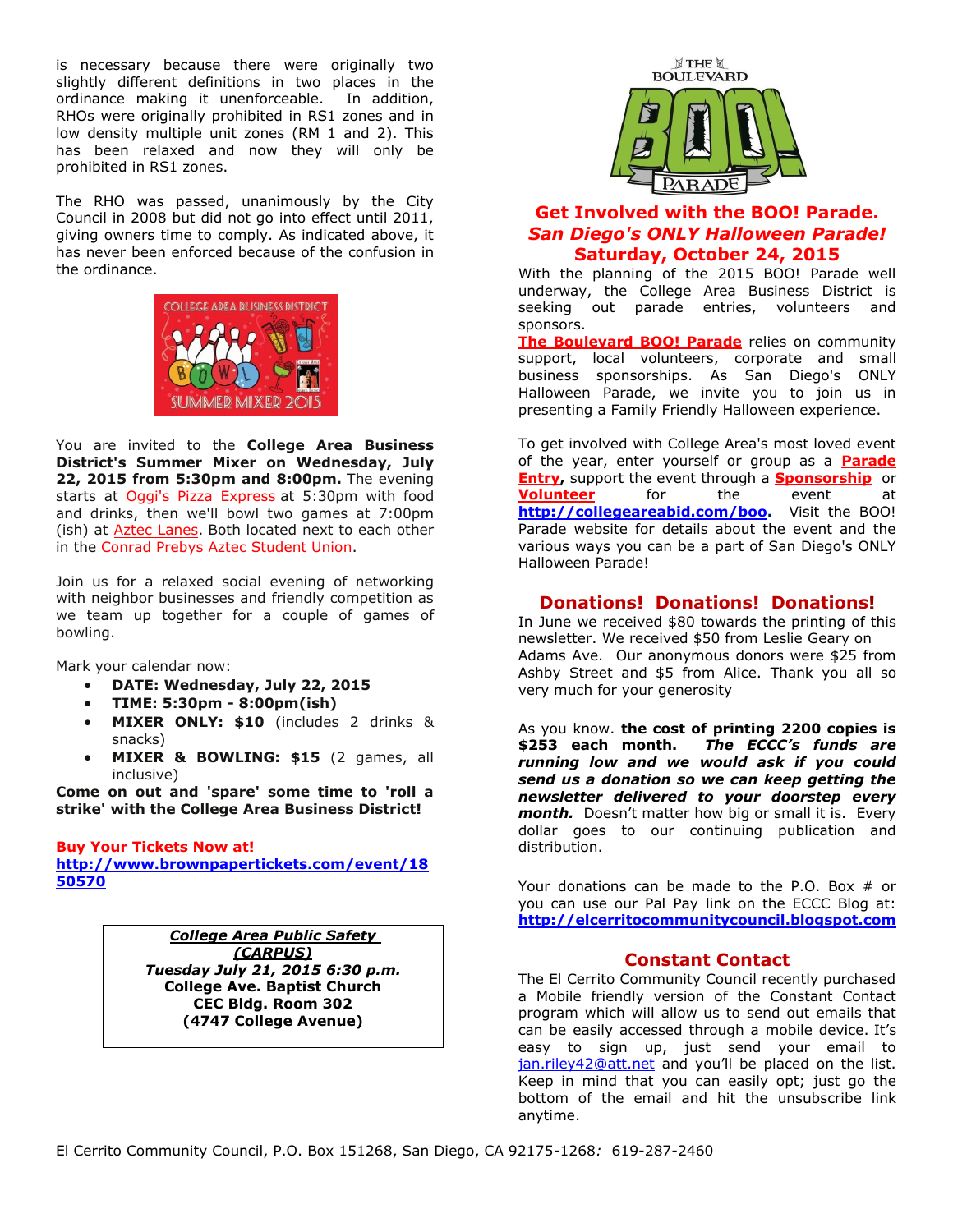#### **Police non-emergency 531-2000**

**Call this number to complain about noise, a mini-dorm party, or any other police nonemergency. To formalize the complaint, give your name to the dispatcher on the phone and obtain a case number. All names are confidential and will not be released to the offending party.**

#### **Need to Advertise Your Business?**

**You can advertise your business here for \$50.00 per month. One month free if you buy 6 months. The Newsletter is delivered to over 2,000 residences and businesses throughout El Cerrito. Your ad must be in jpeg format and print ready. Contact [jan.riley42@att.net](mailto:jan.riley42@att.net) or call her at 619.287.2460. Your ad must be received by the end of each month for insertion in the newsletter the following month.**

#### **PLEASE HELP US KEEP PRINTING THE NEWSLETTER THROUGH YOUR DONATIONS**

| to the printing of the<br>I/we donate \$        |
|-------------------------------------------------|
| <b>El Cerrito Community Council Newsletter.</b> |
| Name(s) or Company Name (if corporate           |
| <b>Address:</b>                                 |
|                                                 |
| <b>Email:</b> Email:                            |
| Do Do Not print our name(s) in the              |
| newsletter.                                     |
| Send donation to: ECCC, P.O. Box 151268, San    |
| Diego 92175-1268                                |



What is your plan?

Long Term Care Planning is critical to protecting yourself and your family from the potential hardship<br>of long term care costs.

Contact your neighbor and local long term care insurance agent to learn more.

> Kelly Fisher Independent Agent<br>303.518.5039 Life, Long Term Care, Annuities CA License # 0H82985



**NEIGHBORHOOD MEETING Thursday, July 16, 2015 7:00pm to 8:30pm Parish Hall Blessed Sacrament Parish Church 4540 El Cerrito Drive (El Cajon Boulevard at El Cerrito Drive)**

- **Topic: Join for an Ice Cream Social as a "thank you" to the Crawford High School Coalitionhe Crawford Field Use Policy.**
- **Came & Get an Update from Mayor Kevin Faulconer's Representative, Jonathan Herrera**